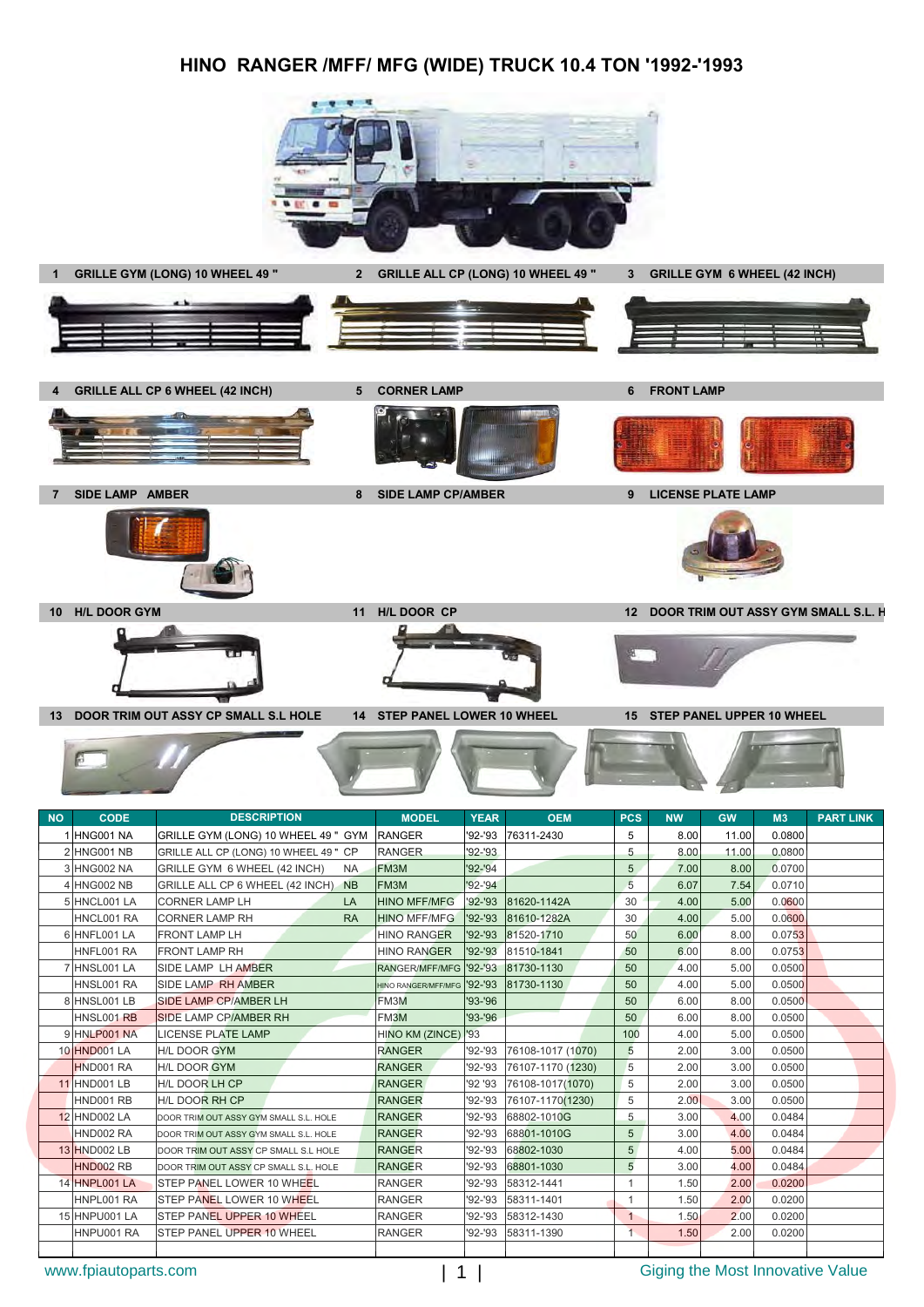# **HINO RANGER /MFF/ MFG (WIDE) TRUCK 10.4 TON '1992-'1993**



| <b>NO</b> | <b>CODE</b> | <b>DESCRIPTION</b>                    | <b>MODEL</b>          | <b>OEM</b><br><b>YEAR</b> | <b>PCS</b> | <b>GW</b><br><b>NW</b> | M3     | <b>PART LINK</b> |
|-----------|-------------|---------------------------------------|-----------------------|---------------------------|------------|------------------------|--------|------------------|
|           | 1 HND003 LA | <b>FENDER TRIM GYM</b><br><b>GYM</b>  | <b>RANGER</b>         | '92-'93<br>53702-1670     | 5          | 6.00<br>4.00           | 0.0354 |                  |
|           | HND003 RA   | <b>FENDER TRIM GYM</b><br><b>GYM</b>  | RANGER<br>$'92 - '93$ | 53701-16310               | 5          | 4.00<br>6.00           | 0.0354 |                  |
|           | 2 HND003 LB | <b>FENDER TRIM CP LH</b><br>CP        | <b>RANGER</b>         | '92-'93 53712-1570        | 5          | 3.00<br>4.00           | 0.0400 |                  |
|           | HND003 RB   | <b>FENDER TRIM CP RH</b><br><b>CP</b> | <b>RANGER</b>         | '92-'93<br>53711-1590     | 5          | 6.00<br>4.00           | 0.0400 |                  |
|           |             |                                       |                       |                           |            |                        |        |                  |
|           |             |                                       |                       |                           |            |                        |        |                  |
|           |             |                                       |                       |                           |            |                        |        |                  |
|           |             |                                       |                       |                           |            |                        |        |                  |
|           |             |                                       |                       |                           |            |                        |        |                  |
|           |             |                                       |                       |                           |            |                        |        |                  |
|           |             |                                       |                       |                           |            |                        |        |                  |
|           |             |                                       |                       |                           |            |                        |        |                  |
|           |             |                                       |                       |                           |            |                        |        |                  |
|           |             |                                       |                       |                           |            |                        |        |                  |
|           |             |                                       |                       |                           |            |                        |        |                  |
|           |             |                                       |                       |                           |            |                        |        |                  |
|           |             |                                       |                       |                           | a sa       |                        |        |                  |
|           |             |                                       |                       |                           |            |                        |        |                  |
|           |             |                                       |                       |                           |            |                        |        |                  |
|           |             |                                       |                       |                           |            |                        |        |                  |
|           |             |                                       |                       |                           |            |                        |        |                  |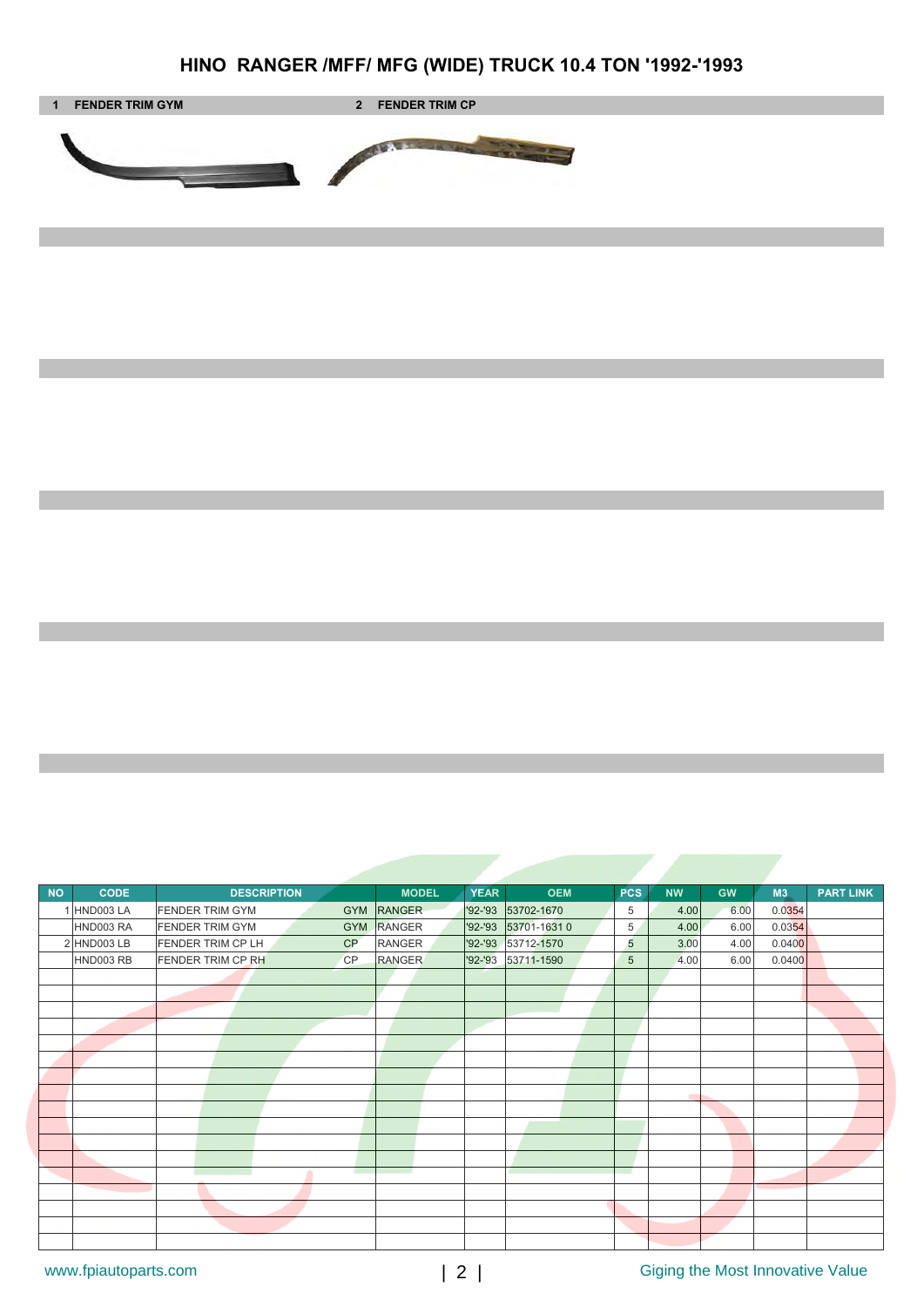# **HINO FC (SUPER) TRUCK NEW 1995-1996**



**1 GRILLE GY(H)/BK 2 GRILLE ALL CP 3 SIDE CORNER GYH**



**4 CORNER LAMP 5 H/L DOOR**





| <b>NO</b> | <b>CODE</b>       | <b>DESCRIPTION</b>                  | <b>MODEL</b>                     | <b>YEAR</b> | <b>OEM</b>         | <b>PCS</b>     | <b>NW</b> | <b>GW</b> | M3     | <b>PART LINK</b> |
|-----------|-------------------|-------------------------------------|----------------------------------|-------------|--------------------|----------------|-----------|-----------|--------|------------------|
|           | HNG005 NA         | <b>GRILLE GY(H)/BK</b><br>BK/GYH FC |                                  | '95-'96     | 76310-1452         | 3              | 2.50      | 3.00      | 0.2966 |                  |
|           | 2 HNG005 NB       | <b>GRILLE ALL CP</b><br>CP          | <b>FC</b>                        | $'95 - '96$ | 76310-1452         | 3              | 5.00      | 6.00      | 0.2966 |                  |
|           | 3 HNC005 LA       | <b>SIDE CORNER GYH</b>              | <b>FC</b>                        |             | '95-'96 76310-1460 | $\overline{2}$ | 1.00      | 1.00      | 0.0099 |                  |
|           | HNC005 RA         | <b>SIDE CORNER GYH</b>              | <b>FC</b>                        |             | '95-'96 76310-1470 | $\overline{2}$ | 1.00      | 1.00      | 0.0099 |                  |
|           | 4 HNCL005 LA      | <b>CORNER LAMP LH</b>               | HINO SUPER FC '95-'96 81520-1741 |             |                    | 50             | 6.00      | 8.00      | 0.0500 |                  |
|           | <b>HNCL005 RA</b> | <b>CORNER LAMP RH</b>               | HINO SUPER FC '95-'96 81510-1871 |             |                    | 50             | 6.00      | 8.00      | 0.0500 |                  |
|           | 5 HND005 LA       | <b>H/L DOOR</b><br>CLEAR/SV FC      |                                  | '95-'96     | 76108-1060         | 5              | 2.50      | 3.00      | 0.0500 |                  |
|           | HND005 RA         | H/L DOOR<br>CLEAR/SV FC             |                                  | '95-'96     | 76107-1270         | 5              | 2.50      | 3.00      | 0.0500 |                  |
|           |                   |                                     |                                  |             |                    |                |           |           |        |                  |
|           |                   |                                     |                                  |             |                    |                |           |           |        |                  |
|           |                   |                                     |                                  |             |                    |                |           |           |        |                  |
|           |                   |                                     |                                  |             |                    |                |           |           |        |                  |
|           |                   |                                     |                                  |             |                    |                |           |           |        |                  |
|           |                   |                                     |                                  |             |                    |                |           |           |        |                  |
|           |                   |                                     |                                  |             |                    |                |           |           |        |                  |
|           |                   |                                     |                                  |             |                    |                |           |           |        |                  |
|           |                   |                                     |                                  |             |                    |                |           |           |        |                  |
|           |                   |                                     |                                  |             |                    |                |           |           |        |                  |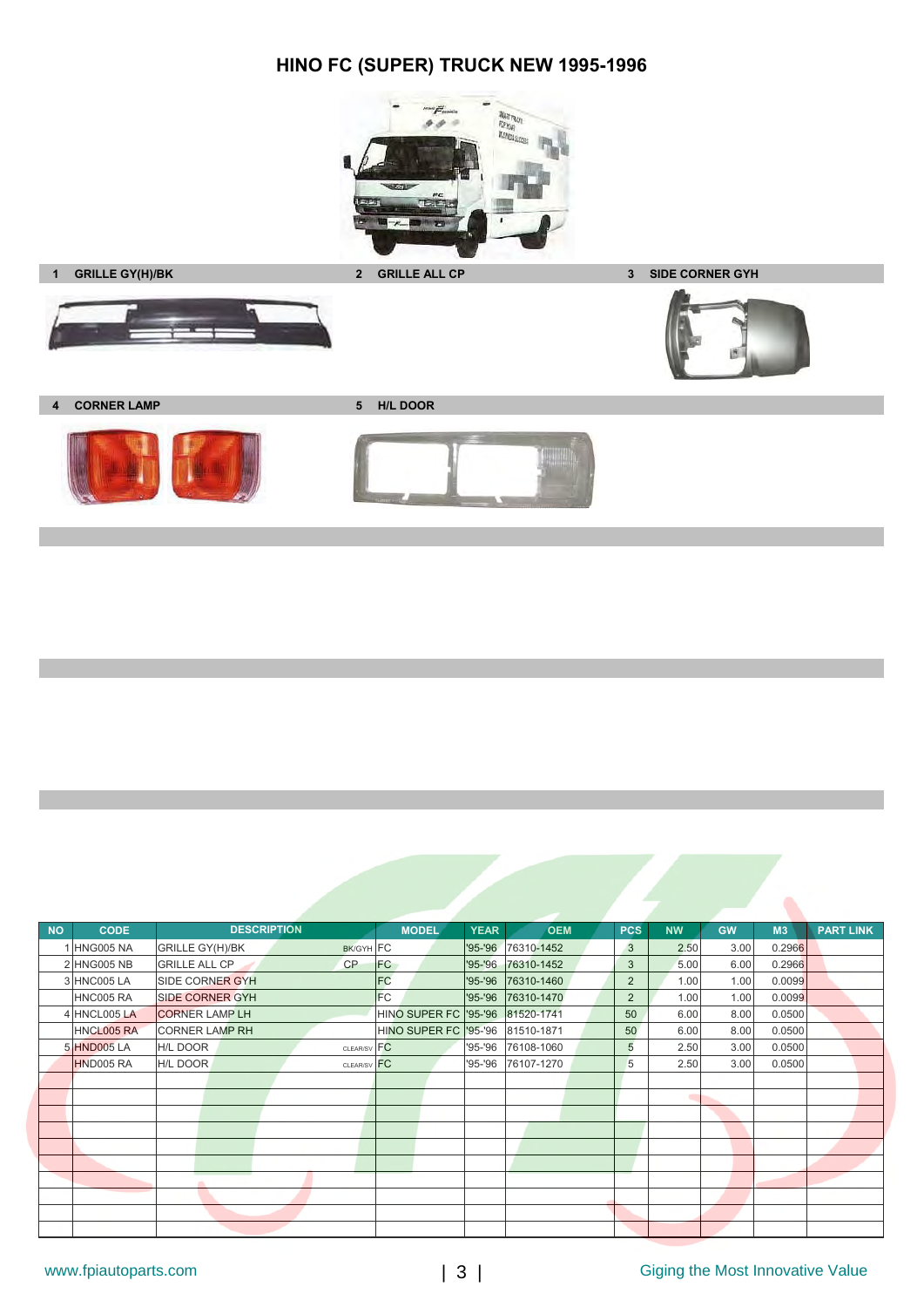#### **HINO SUPER FC NEW 1997**



**7 DOOR TRIM OUT ASSY CP SMALL S.L HOLE 8 FENDER TRIM 9 H/L DOOR GYM**



**10 H/L DOOR CP 11 DOOR GARNISH 12 DOOR GARNISH CP BIG S.L. HOLE**

| <b>NO</b> | <b>CODE</b>         | <b>DESCRIPTION</b>                         | <b>MODEL</b>             | <b>YEAR</b> | <b>OEM</b>  | <b>PCS</b>     | <b>NW</b> | <b>GW</b> | M3     | <b>PART LINK</b> |
|-----------|---------------------|--------------------------------------------|--------------------------|-------------|-------------|----------------|-----------|-----------|--------|------------------|
|           | 1 HNG007 NA         | <b>GRILLE GYM 42 INCH</b>                  | <b>GYM FC NEW</b>        | '97         | 76301-2770  | 5              | 6.00      | 9.00      | 0.0697 |                  |
|           | 2 HNG007 NB         | <b>GRILLE ALL CP 42 INCH</b><br><b>NB</b>  | <b>FC NEW</b>            | '97         |             | 5              | 6.00      | 9.00      | 0.0697 |                  |
|           | 3 HNG008 NA         | GRILLE GYM 10 WHEEL (45 INCH)              | FC.                      | '97         | 76301-2812  | 5              | 8.00      | 10.00     | 0.1500 |                  |
|           | 4 HNG008 NB         | GRILL CP 10 WHEEL (45 INCH)                | <b>FC</b>                | '97         | 76301-2812  | 5              | 8.00      | 10.00     | 0.1500 |                  |
|           | 5 HNCL007 LA        | <b>CORNER LAMP CLEAR</b>                   | <b>HINO FC NEW</b>       | '97-'98     | 81730-1150G | 20             | 4.00      | 6.00      | 0.0600 |                  |
|           | HNCL007 RA          | <b>CORNER LAMP CLEAR</b>                   | <b>HINO FC NEW</b>       | '97-'98     | 81730-1150G | 20             | 4.00      | 6.00      | 0.0600 |                  |
|           | 6 HND002 LA         | DOOR TRIM OUT ASSY GYM SMALL S.L. HOLE GYM | <b>RANGER</b>            | $'92 - '93$ | 68802-1010G | 5              | 3.00      | 4.00      | 0.0484 |                  |
|           | HND002 RA           | DOOR TRIM OUT ASSY GYM SMALL S.L. HOLE GYM | RANGER                   | $'92 - '93$ | 68801-1010G | 5              | 3.00      | 4.00      | 0.0484 |                  |
|           | 7 HND002 LB         | DOOR TRIM OUT ASSY CP SMALL S.L HOLE CP    | <b>RANGER</b>            | $'92 - '93$ | 68802-1030  | 5              | 4.00      | 5.00      | 0.0484 |                  |
|           | HND002 RB           | DOOR TRIM OUT ASSY CP SMALL S.L. HOLE CP   | <b>RANGER</b>            | '92-'93     | 68801-1030  | 5              | 3.00      | 4.00      | 0.0484 |                  |
|           | 8 HND006 LA         | GYM FC<br><b>FENDER TRIM</b>               |                          | '97         | 53702-2020  | 2              | 2.00      | 3.00      | 0.0175 |                  |
|           | HND006 RA           | <b>GYM</b><br><b>FENDER TRIM</b>           | <b>IFC</b>               | '97         | 53701-1910  | 2              | 2.00      | 3.00      | 0.0175 |                  |
|           | 9 HND007 LA         | <b>H/L DOOR GYM</b>                        | <b>FC</b>                | '97         | 76107-1372  | 5              | 2.50      | 3.50      | 0.0624 |                  |
|           | HND007 RA           | <b>H/L DOOR GYM</b>                        | <b>FC</b>                | '97         | 76107-1372  | 5              | 2.50      | 3.50      | 0.0624 |                  |
|           | <b>10 HND007 LB</b> | H/L DOOR LH CP                             | <b>FC</b>                | '97         | 76107-1372  | 5              | 2.50      | 3.50      | 0.0624 |                  |
|           | HND007 RB           | <b>H/L DOOR RH CP</b>                      | <b>FC</b>                | '97         | 76107-1372  | 5              | 2.50      | 3.50      | 0.0624 |                  |
|           | <b>11 HND008 LA</b> | <b>DOOR GARNISH</b>                        | <b>HINO RANGER'97 FC</b> | '97         | 68802-1100  | $\overline{5}$ | 2.50      | 3.00      | 0.0625 |                  |
|           | HND008 RA           | <b>DOOR GARNISH</b>                        | <b>HINO RANGER FC</b>    | '97         | 68801-1100  | 5              | 2.50      | 3.00      | 0.0625 |                  |
|           | 12 HND008 LB        | DOOR GARNISH CP LH BIG S.L. HOLE           | FM3M                     | '97         | 68802-1100  | 5              | 2.50      | 3.00      | 0.0625 |                  |
|           | HND008 RB           | DOOR GARNISH CP RH BIG S.L. HOLE           | FM3M                     | '97         | 68801-1100  | 5              | 2.50      | 3.00      | 0.0625 |                  |
|           |                     |                                            |                          |             |             |                |           |           |        |                  |

### www.fpiautoparts.com  $\begin{vmatrix} 4 \end{vmatrix}$  Giging the Most Innovative Value